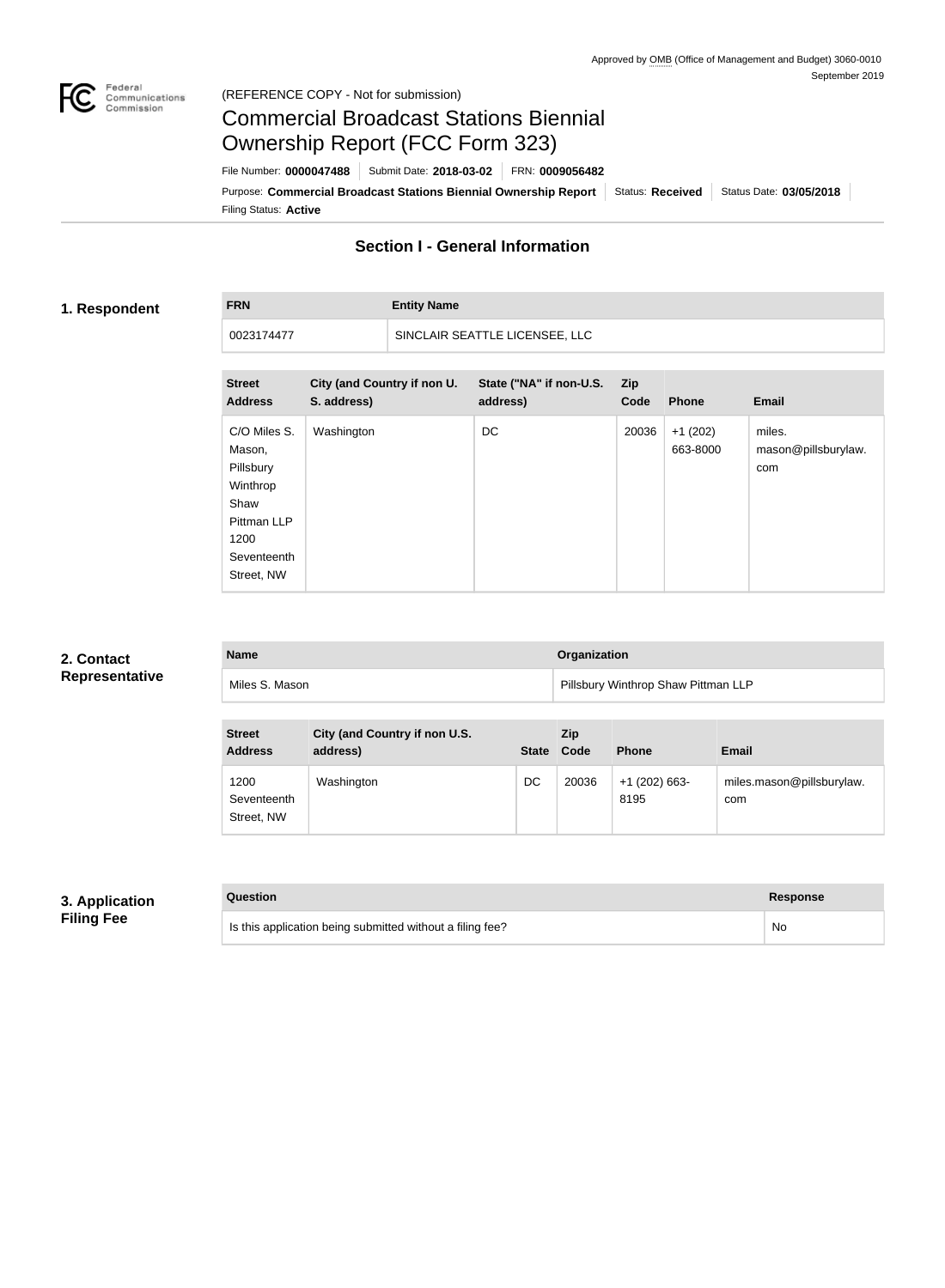| <b>Fees</b> | <b>Application Type</b> | <b>Form Number</b> | <b>Fee Code</b> | Quantity      | <b>Fee Amount</b> | <b>Subtotal</b> |
|-------------|-------------------------|--------------------|-----------------|---------------|-------------------|-----------------|
|             | Biennial                | Form 323           | <b>MAT</b>      | ີ<br><u>_</u> | 85                | \$140.00        |
|             |                         |                    |                 |               | Total             | \$140.00        |

# **4. Nature of Respondent**

| (a) Provide the following information about the Respondent: |                           |
|-------------------------------------------------------------|---------------------------|
| <b>Relationship to stations/permits</b>                     | Licensee                  |
| <b>Nature of Respondent</b>                                 | Limited liability company |

**(b) Provide the following information about this report:**

| <b>Purpose</b> | Biennial                                                                                                                                                                               |
|----------------|----------------------------------------------------------------------------------------------------------------------------------------------------------------------------------------|
| "As of" date   | 10/01/2017                                                                                                                                                                             |
|                | When filing a biennial ownership report or validating<br>and resubmitting a prior biennial ownership report, this<br>date must be Oct. 1 of the year in which this report is<br>filed. |

## **5. Licensee(s) and Station(s)**

### **Respondent is filing this report to cover the following Licensee(s) and station(s):**

| Licensee/Permittee Name        | <b>FRN</b> |
|--------------------------------|------------|
| SINCLAIR SEATTLE LICENSEE, LLC | 0023174477 |

| Fac. ID No. | <b>Call Sign</b> | <b>City</b>     | <b>State</b> | <b>Service</b> |
|-------------|------------------|-----------------|--------------|----------------|
| 4624        | <b>KUNS-TV</b>   | <b>BELLEVUE</b> | <b>WA</b>    | <b>DTV</b>     |
| 21656       | KOMO-TV          | <b>SEATTLE</b>  | <b>WA</b>    | <b>DTV</b>     |

# **Section II – Biennial Ownership Information**

**1. 47 C.F.R. Section 73.3613 and Other Documents**

Licensee Respondents that hold authorizations for one or more full power television, AM, and/or FM stations should list all contracts and other instruments set forth in 47 C.F.R. Section 73.3613(a) through (c) for the facility or facilities listed on this report. In addition, attributable Local Marketing Agreements (LMAs) and attributable Joint Sales Agreements (JSAs) must be disclosed by the licensee of the brokering station on its ownership report. If the agreement is an attributable LMA, an attributable JSA, or a network affiliation agreement, check the appropriate box. Otherwise, select "Other." Non-Licensee Respondents, as well as Licensee Respondents that only hold authorizations for Class A television and/or low power television stations, should select "Not Applicable" in response to this question.

| Document Information                            |                                                     |
|-------------------------------------------------|-----------------------------------------------------|
| Description of contract or instrument           | Sinclair Broadcast Group, Inc.'s Bylaws, as Amended |
| Parties to contract or instrument               | Sinclair Broadcast Group, Inc.                      |
| Date of execution                               | 03/2009                                             |
| Date of expiration                              | No expiration date                                  |
| <b>Agreement type</b><br>(check all that apply) | Other<br><b>Agreement Type: Bylaws</b>              |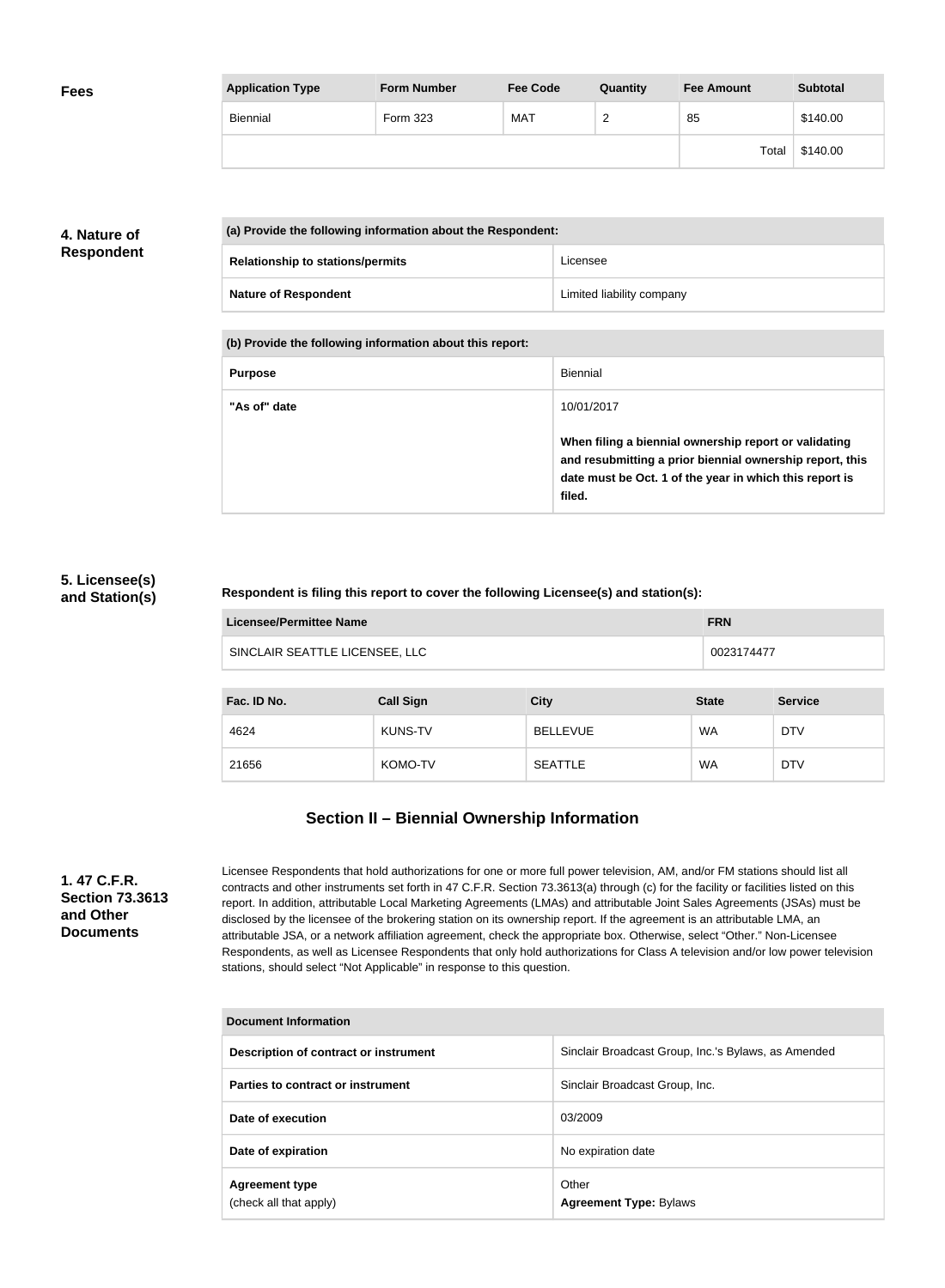| <b>Document Information</b>                     |                                                                                                                                                                 |
|-------------------------------------------------|-----------------------------------------------------------------------------------------------------------------------------------------------------------------|
| Description of contract or instrument           | Third Amendment to the Sixth Amended and Restated<br><b>Credit Agreement</b>                                                                                    |
| Parties to contract or instrument               | Sinclair Television Group, Inc., Guarantors Party Thereto,<br>JP Morgan Chase Bank, N.A., as Administrative Agent, and<br>the Lenders and Other Parties Thereto |
| Date of execution                               | 01/2017                                                                                                                                                         |
| Date of expiration                              | 01/2024                                                                                                                                                         |
| <b>Agreement type</b><br>(check all that apply) | Other<br><b>Agreement Type: Credit Agreement</b>                                                                                                                |

#### **Document Information**

| Description of contract or instrument           | Sinclair Television of Seattle, Inc.'s Amended and Restated<br>Articles of Incorporation |
|-------------------------------------------------|------------------------------------------------------------------------------------------|
| Parties to contract or instrument               | State of Washington                                                                      |
| Date of execution                               | 07/2005                                                                                  |
| Date of expiration                              | No expiration date                                                                       |
| <b>Agreement type</b><br>(check all that apply) | Other<br><b>Agreement Type: Articles of Incorporation</b>                                |

#### **Document Information**

| Description of contract or instrument           | Sinclair Television Media, Inc.'s Bylaws             |
|-------------------------------------------------|------------------------------------------------------|
| Parties to contract or instrument               | State of Washington, Sinclair Television Media, Inc. |
| Date of execution                               | 02/2001                                              |
| Date of expiration                              | No expiration date                                   |
| <b>Agreement type</b><br>(check all that apply) | Other<br><b>Agreement Type: Bylaws</b>               |

#### **Document Information**

| Description of contract or instrument           | Sinclair Broadcast Group, Inc.'s Articles of Incorporation, as<br>Amended |
|-------------------------------------------------|---------------------------------------------------------------------------|
| Parties to contract or instrument               | State of Maryland                                                         |
| Date of execution                               | 12/1986                                                                   |
| Date of expiration                              | No expiration date                                                        |
| <b>Agreement type</b><br>(check all that apply) | Other<br><b>Agreement Type: Articles of Incorporation</b>                 |

#### **Document Information**

| Description of contract or instrument    | First Amendment to the Sixth Amended and Restated Credit<br>Agreement and First Amendment to the Fourth Amended<br>and Restated Security Agreement              |
|------------------------------------------|-----------------------------------------------------------------------------------------------------------------------------------------------------------------|
| <b>Parties to contract or instrument</b> | Sinclair Television Group, Inc., Guarantors Party Thereto,<br>JP Morgan Chase Bank, N.A., as Administrative Agent, and<br>the Lenders and Other Parties Thereto |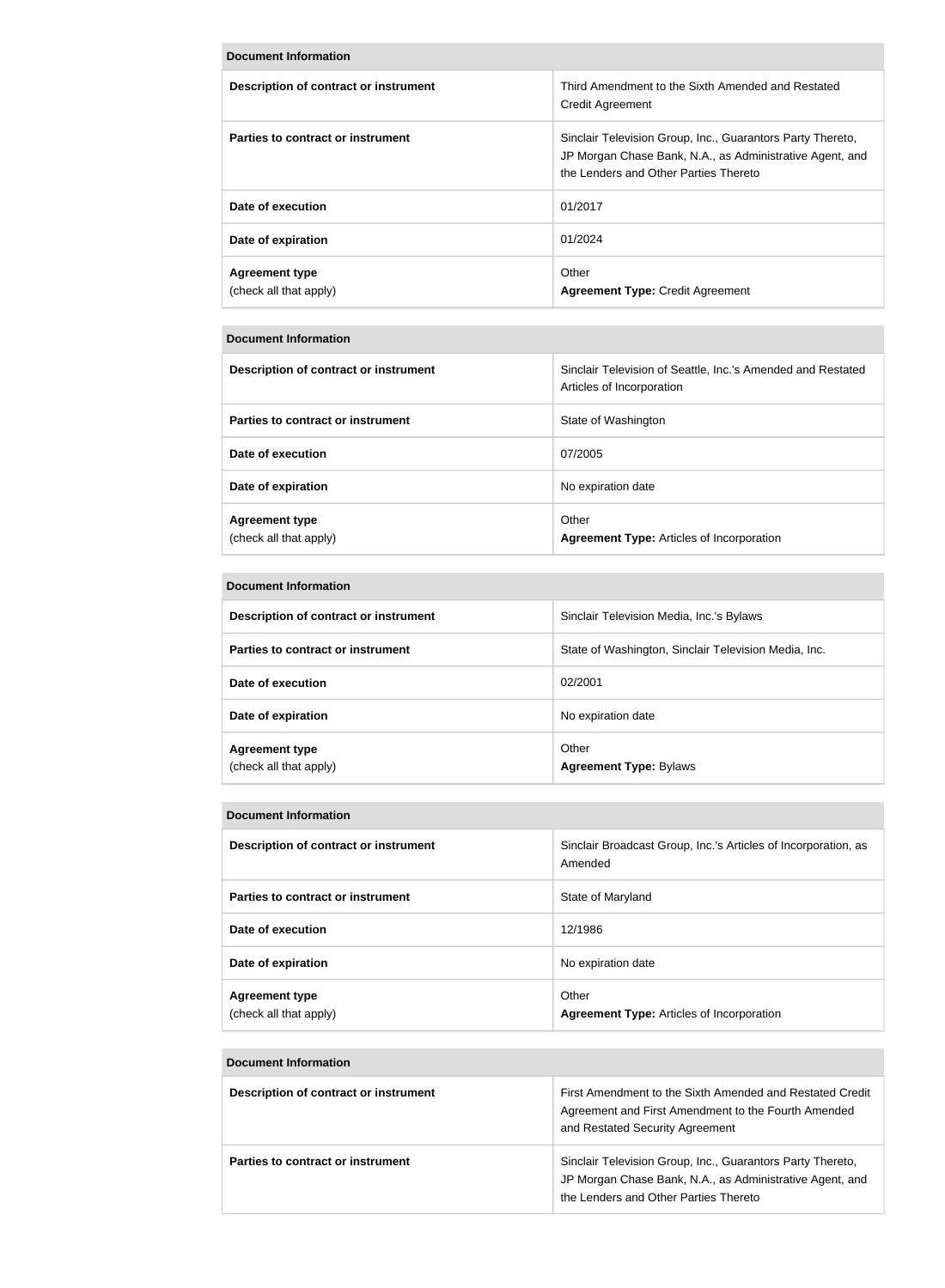| Date of execution                               | 04/2015                                          |
|-------------------------------------------------|--------------------------------------------------|
| Date of expiration                              | No expiration date                               |
| <b>Agreement type</b><br>(check all that apply) | Other<br><b>Agreement Type: Credit Agreement</b> |

| <b>Document Information</b>                     |                                                                         |
|-------------------------------------------------|-------------------------------------------------------------------------|
| Description of contract or instrument           | Sinclair Television Media, Inc.'s Restated Articles of<br>Incorporation |
| Parties to contract or instrument               | State of Washington                                                     |
| Date of execution                               | 02/2001                                                                 |
| Date of expiration                              | No expiration date                                                      |
| <b>Agreement type</b><br>(check all that apply) | Other<br><b>Agreement Type: Articles of Incorporation</b>               |

| Document Information |  |
|----------------------|--|
|                      |  |

| Description of contract or instrument           | Sinclair Television Group, Inc.'s Articles of Incorporation |
|-------------------------------------------------|-------------------------------------------------------------|
| Parties to contract or instrument               | State of Maryland                                           |
| Date of execution                               | 05/2003                                                     |
| Date of expiration                              | No expiration date                                          |
| <b>Agreement type</b><br>(check all that apply) | Other<br><b>Agreement Type: Articles of Incorporation</b>   |

| <b>Document Information</b>                     |                                          |
|-------------------------------------------------|------------------------------------------|
| <b>Description of contract or instrument</b>    | Sinclair Television Group, Inc.'s Bylaws |
| Parties to contract or instrument               | Sinclair Television Group, Inc.          |
| Date of execution                               | 05/2003                                  |
| Date of expiration                              | No expiration date                       |
| <b>Agreement type</b><br>(check all that apply) | Other<br><b>Agreement Type: Bylaws</b>   |

#### **Document Information**

| Description of contract or instrument           | Sinclair Television of Seattle, Inc.'s Amended and Restated<br>Bylaws |
|-------------------------------------------------|-----------------------------------------------------------------------|
| <b>Parties to contract or instrument</b>        | State of Washington, Sinclair Television of Seattle, Inc.             |
| Date of execution                               | 04/2007                                                               |
| Date of expiration                              | No expiration date                                                    |
| <b>Agreement type</b><br>(check all that apply) | Other<br><b>Agreement Type: Bylaws</b>                                |

#### **Document Information**

| Description of contract or instrument | Second Amendment to the Sixth Amended and Restated |
|---------------------------------------|----------------------------------------------------|
|                                       | <b>Credit Agreement</b>                            |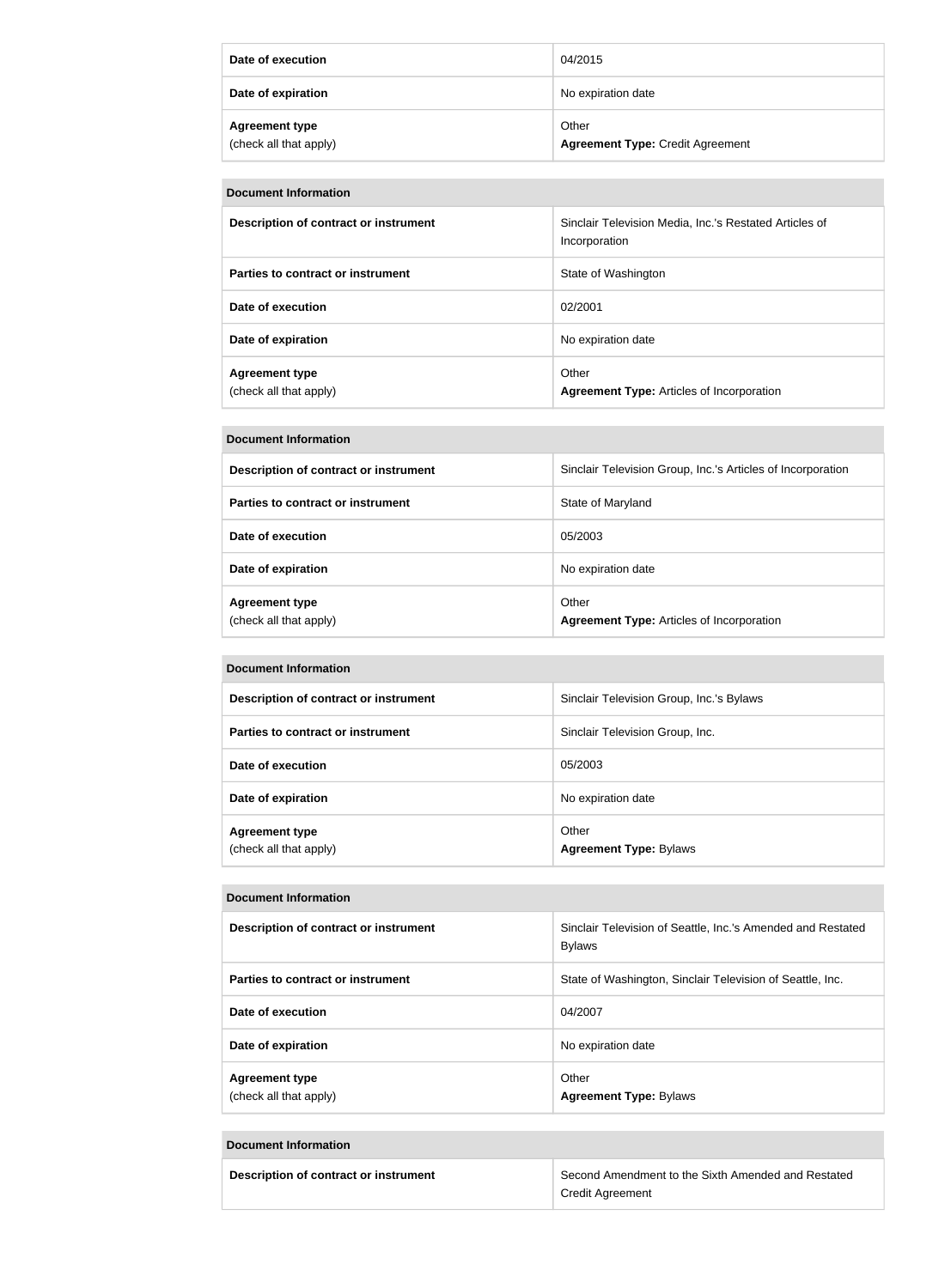| Parties to contract or instrument               | Sinclair Television Group, Inc., Guarantors Party Thereto,<br>JP Morgan Chase Bank, N.A., as Administrative Agent, and<br>the Lenders and Other Parties Thereto |
|-------------------------------------------------|-----------------------------------------------------------------------------------------------------------------------------------------------------------------|
| Date of execution                               | 07/2016                                                                                                                                                         |
| Date of expiration                              | 01/2024                                                                                                                                                         |
| <b>Agreement type</b><br>(check all that apply) | Other<br><b>Agreement Type: Credit Agreement</b>                                                                                                                |

#### **Document Information**

| Description of contract or instrument           | Fourth Amended and Restated Security Agreement                                                                                                                  |
|-------------------------------------------------|-----------------------------------------------------------------------------------------------------------------------------------------------------------------|
| Parties to contract or instrument               | Sinclair Television Group, Inc., Guarantors Party Thereto,<br>JP Morgan Chase Bank, N.A., as Administrative Agent, and<br>the Lenders and Other Parties Thereto |
| Date of execution                               | 04/2013                                                                                                                                                         |
| Date of expiration                              | No expiration date                                                                                                                                              |
| <b>Agreement type</b><br>(check all that apply) | Other<br><b>Agreement Type: Security Agreement</b>                                                                                                              |

#### **Document Information**

| Description of contract or instrument           | <b>Contribution Agreement</b>                                      |
|-------------------------------------------------|--------------------------------------------------------------------|
| Parties to contract or instrument               | Sinclair Television Group, Inc., Sinclair Broadcast Group,<br>Inc. |
| Date of execution                               | 05/2003                                                            |
| Date of expiration                              | No expiration date                                                 |
| <b>Agreement type</b><br>(check all that apply) | Other<br><b>Agreement Type: Contribution Agreement</b>             |

#### **Document Information**

| Description of contract or instrument           | Sinclair Seattle Licensee, LLC's Articles of Formation |
|-------------------------------------------------|--------------------------------------------------------|
| Parties to contract or instrument               | State of Nevada                                        |
| Date of execution                               | 08/2013                                                |
| Date of expiration                              | No expiration date                                     |
| <b>Agreement type</b><br>(check all that apply) | Other<br><b>Agreement Type: Articles of Formation</b>  |

#### **Document Information**

| Description of contract or instrument           | <b>Network Affiliation Agreement</b>                                           |
|-------------------------------------------------|--------------------------------------------------------------------------------|
| Parties to contract or instrument               | Sinclair Television of Portland, LLC, American Broadcasting<br>Companies, Inc. |
| Date of execution                               | 09/2014                                                                        |
| Date of expiration                              | 08/2019                                                                        |
| <b>Agreement type</b><br>(check all that apply) | Network Affiliation Agreement                                                  |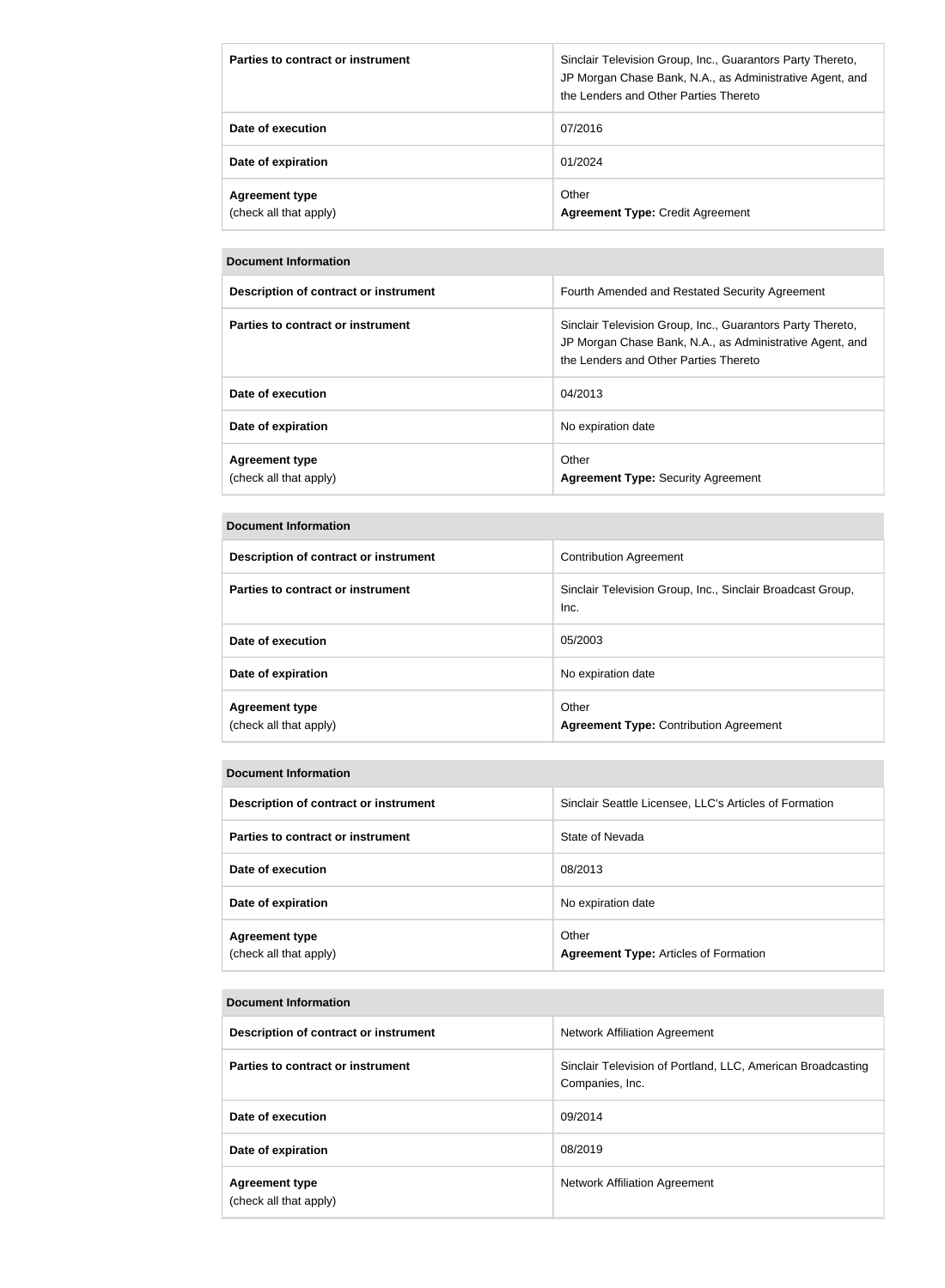| <b>Document Information</b>                     |                                            |  |  |
|-------------------------------------------------|--------------------------------------------|--|--|
| Description of contract or instrument           | Network Affiliation Agreement              |  |  |
| Parties to contract or instrument               | Sinclair Television Group, Inc., Univision |  |  |
| Date of execution                               | 01/2015                                    |  |  |
| Date of expiration                              | 12/2019                                    |  |  |
| <b>Agreement type</b><br>(check all that apply) | <b>Network Affiliation Agreement</b>       |  |  |

#### **2. Ownership Interests**

**(a)** Ownership Interests. This Question requires Respondents to enter detailed information about ownership interests by generating a series of subforms. Answer each question on each subform. The first subform listing should be for the Respondent itself. If the Respondent is not a natural person, also list each of the officers, directors, stockholders, non-insulated partners, non-insulated members, and any other persons or entities with a direct attributable interest in the Respondent pursuant to the standards set forth in 47 C.F.R. Section 73.3555. (A "direct" interest is one that is not held through any intervening companies or entities.) List each interest holder with a direct attributable interest in the Respondent separately.

Leave the percentage of total assets (Equity Debt Plus) field blank for an interest holder unless that interest holder has an attributable interest in the Respondent solely on the basis of the Commission's Equity Debt Plus attribution standard, 47 C.F.R. Section 73.3555, Note 2(i).

In the case of vertical or indirect ownership structures, list only those interests in the Respondent that also represent an attributable interest in the Licensee(s) for which the report is being submitted.

Entities that are part of an organizational structure that includes holding companies or other forms of indirect ownership must file separate ownership reports. In such a structure do not report, or file a separate report for, any interest holder that does not have an attributable interest in the Licensee(s) for which the report is being submitted.

Please see the Instructions for further detail concerning interests that must be reported in response to this question.

The Respondent must provide an FCC Registration Number for each interest holder reported in response to this question. Please see the Instructions for detailed information and guidance concerning this requirement.

| <b>FRN</b>                                                                    | 0023174477                                              |                                                         |                            |
|-------------------------------------------------------------------------------|---------------------------------------------------------|---------------------------------------------------------|----------------------------|
| <b>Entity Name</b>                                                            | SINCLAIR SEATTLE LICENSEE, LLC                          |                                                         |                            |
| <b>Address</b>                                                                | PO Box                                                  |                                                         |                            |
|                                                                               | <b>Street 1</b>                                         | C/O Miles S. Mason, Pillsbury Winthrop Shaw Pittman LLP |                            |
|                                                                               | <b>Street 2</b>                                         | 1200 Seventeenth Street, NW                             |                            |
|                                                                               | <b>City</b>                                             | Washington                                              |                            |
|                                                                               | State ("NA" if non-U.S.<br>address)                     | <b>DC</b>                                               |                            |
|                                                                               | <b>Zip/Postal Code</b>                                  | 20036                                                   |                            |
|                                                                               | Country (if non-U.S.<br>address)                        | <b>United States</b>                                    |                            |
| <b>Listing Type</b>                                                           | Respondent                                              |                                                         |                            |
| <b>Positional Interests</b><br>(check all that apply)                         | Respondent                                              |                                                         |                            |
| <b>Tribal Nation or Tribal</b><br><b>Entity</b>                               | Interest holder is not a Tribal nation or Tribal entity |                                                         |                            |
| <b>Interest Percentages</b><br>(enter percentage values<br>from 0.0 to 100.0) | Voting                                                  | 0.0%                                                    | <b>Jointly Held?</b><br>No |
|                                                                               |                                                         |                                                         |                            |

#### **Ownership Information**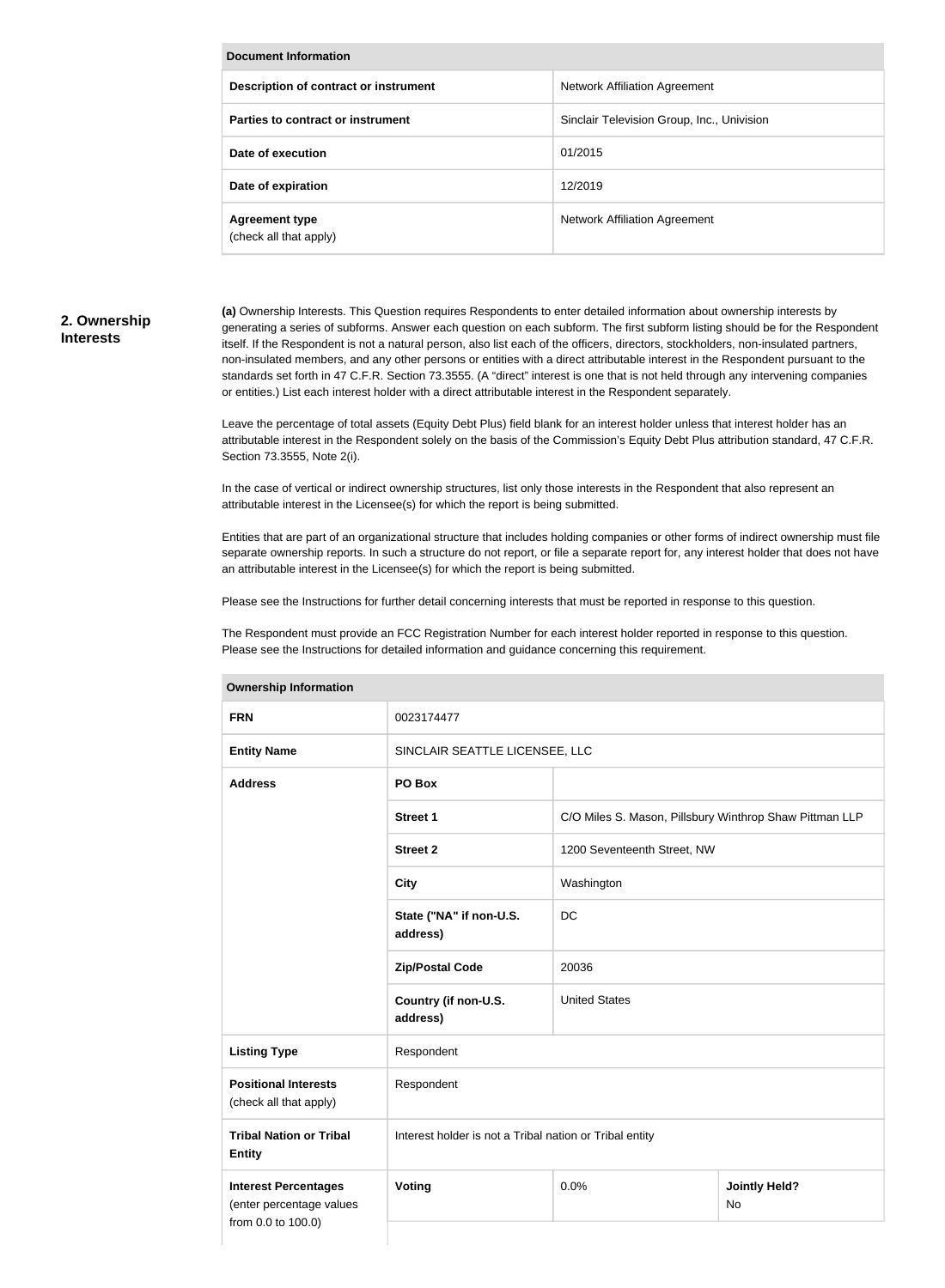|                                                                                            | <b>Equity</b>                             | $0.0\%$ |  |
|--------------------------------------------------------------------------------------------|-------------------------------------------|---------|--|
|                                                                                            | <b>Total assets (Equity Debt</b><br>Plus) | $0.0\%$ |  |
| Does interest holder have an attributable interest in one or more broadcast stations<br>No |                                           |         |  |

**that do not appear on this report?**

| <b>Ownership Information</b>                                                                                                                                                                                |                                                         |                                                         |                                   |
|-------------------------------------------------------------------------------------------------------------------------------------------------------------------------------------------------------------|---------------------------------------------------------|---------------------------------------------------------|-----------------------------------|
| <b>FRN</b>                                                                                                                                                                                                  | 0001584465                                              |                                                         |                                   |
| <b>Entity Name</b>                                                                                                                                                                                          | Sinclair Television Media, Inc.                         |                                                         |                                   |
| <b>Address</b>                                                                                                                                                                                              | PO Box                                                  |                                                         |                                   |
|                                                                                                                                                                                                             | <b>Street 1</b>                                         | C/O Miles S. Mason, Pillsbury Winthrop Shaw Pittman LLP |                                   |
|                                                                                                                                                                                                             | <b>Street 2</b>                                         | 1200 Seventeenth Street, NW                             |                                   |
|                                                                                                                                                                                                             | <b>City</b>                                             | Washington                                              |                                   |
|                                                                                                                                                                                                             | State ("NA" if non-U.S.<br>address)                     | <b>DC</b>                                               |                                   |
|                                                                                                                                                                                                             | <b>Zip/Postal Code</b>                                  | 20036                                                   |                                   |
|                                                                                                                                                                                                             | Country (if non-U.S.<br>address)                        | <b>United States</b>                                    |                                   |
| <b>Listing Type</b>                                                                                                                                                                                         | Other Interest Holder                                   |                                                         |                                   |
| <b>Positional Interests</b><br>(check all that apply)                                                                                                                                                       | LC/LLC/PLLC Member                                      |                                                         |                                   |
| <b>Tribal Nation or Tribal</b><br><b>Entity</b>                                                                                                                                                             | Interest holder is not a Tribal nation or Tribal entity |                                                         |                                   |
| <b>Interest Percentages</b><br>(enter percentage values                                                                                                                                                     | Voting                                                  | 100.0%                                                  | <b>Jointly Held?</b><br><b>No</b> |
| from 0.0 to 100.0)                                                                                                                                                                                          | <b>Equity</b>                                           | 100.0%                                                  |                                   |
|                                                                                                                                                                                                             | <b>Total assets (Equity Debt</b><br>Plus)               |                                                         |                                   |
| Does interest holder have an attributable interest in one or more broadcast stations<br>Yes<br>that do not appear on this report?                                                                           |                                                         |                                                         |                                   |
|                                                                                                                                                                                                             |                                                         |                                                         |                                   |
| (b) Respondent certifies that any interests, including equity, financial, or voting<br>Yes<br>interests, not reported in this filing are non-attributable.<br>If "No," submit as an exhibit an explanation. |                                                         |                                                         |                                   |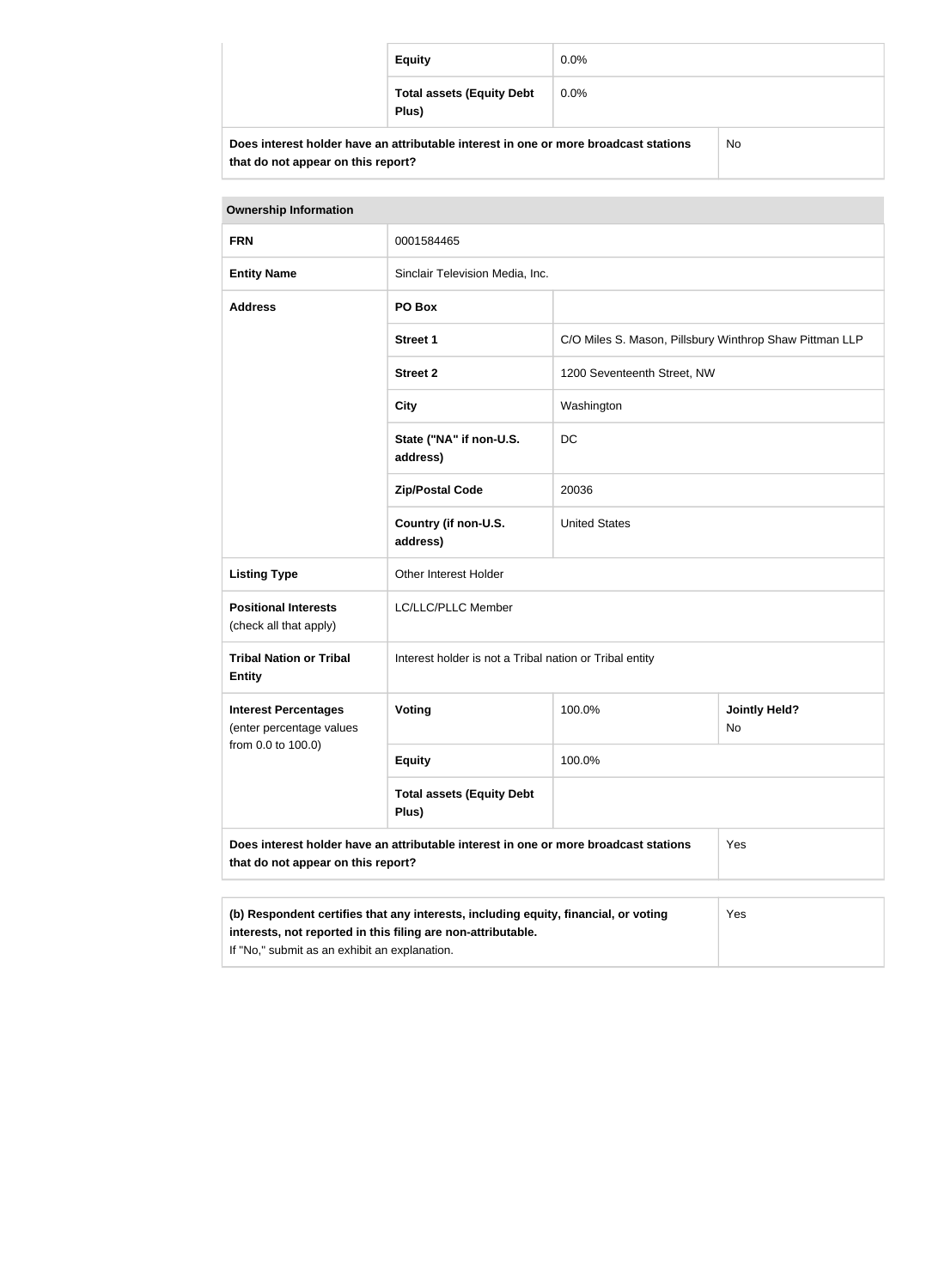

**(d) Are any of the individuals listed as an attributable interest holder in the Respondent married to each other or related to each other as parentchild or as siblings?** No

If "Yes," provide the following information for each such the relationship.

| (e) Is Respondent seeking an attribution exemption for any officer or director with<br>duties wholly unrelated to the Licensee(s)?                                                                                             | No |
|--------------------------------------------------------------------------------------------------------------------------------------------------------------------------------------------------------------------------------|----|
| If "Yes," complete the information in the required fields and submit an Exhibit fully describing<br>that individual's duties and responsibilities, and explaining why that individual should not be<br>attributed an interest. |    |

## **3. Organizational Chart (Licensees Only)**

Attach a flowchart or similar document showing the Licensee's vertical ownership structure including the Licensee and all entities that have attributable interests in the Licensee. Licensees with a single parent entity may provide a brief explanatory textual Exhibit in lieu of a flowchart or similar document. Licensees without parent entities should so indicate in a textual Exhibit.

**Non-Licensee Respondents should select "N/A" in response to this question.**

| <b>File Name</b>                         | Uploaded By | <b>Attachment Type</b> | <b>Description</b>                   |
|------------------------------------------|-------------|------------------------|--------------------------------------|
| Sinclair Television Media Org. Chart.pdf | Applicant   | <b>Ownership Chart</b> | Sinclair Seattle Licensee Org. Chart |